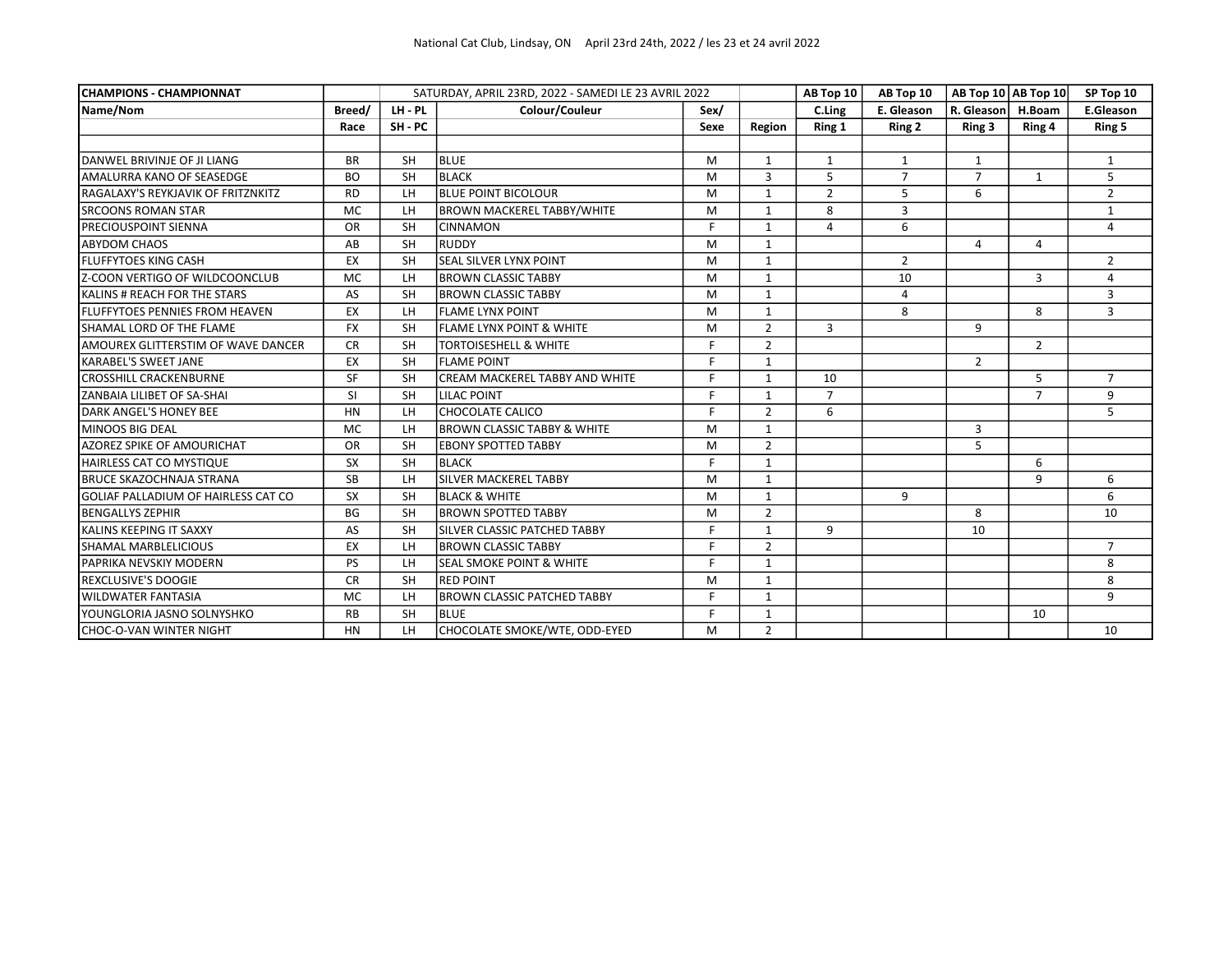| <b>PREMIERS - PREMIORAT</b>        |           |           | SATURDAY, APRIL 23RD, 2022 - SAMEDI LE 23 AVRIL 2022 |      |              | AB Top 10      | AB Top 10      |                | AB Top 10 AB Top 10      | SP Top 10      |
|------------------------------------|-----------|-----------|------------------------------------------------------|------|--------------|----------------|----------------|----------------|--------------------------|----------------|
| Name/Nom                           | Breed/    | LH - PL   | Colour/Couleur                                       | Sex/ |              | C.Ling         | E. Gleason     | R. Gleason     | H.Boam                   | R.Gleason      |
|                                    | Race      | SH - PC   |                                                      | Sexe | Region       | Ring 1         | Ring 2         | Ring 3         | Ring 4                   | Ring 5         |
|                                    |           |           |                                                      |      |              |                |                |                |                          |                |
| <b>ANGELSPUR LOOKS LIKE SNOW</b>   | <b>PE</b> | LH        | lwhite copper-eyed                                   | F    | 1            | $\mathbf{1}$   | $\overline{2}$ | $\mathbf{1}$   | $\mathbf{1}$             | $\mathbf{1}$   |
| <b>PRACTICALCATS LITERAL FLYNN</b> | <b>OR</b> | <b>SH</b> | lcameo Mackerel Tabby                                | M    | 1            | $\overline{2}$ | $\mathbf{1}$   | 3              | 3                        | $\overline{2}$ |
| <b>FRITZNKITZ JACK VALENTINE</b>   | <b>RD</b> | LH        | <b>BLUE POINT BI COLOUR</b>                          | м    | 1            | 3              | 6              | 6              | 8                        | 3              |
| LADILUCK'S FUEL OF METALLICAT      | EХ        | <b>SH</b> | <b>IRED CLASSIC TABBY</b>                            | M    | 1            |                | 3              | $\overline{2}$ |                          | $\mathbf{1}$   |
| <b>KHALEESYS ASTERIA</b>           | BG        | <b>SH</b> | ISILVER CHARCOAL SPOTTED TABBY                       | F    | $\mathbf{1}$ | $\overline{7}$ | 4              | 5              |                          | 3              |
| WILDWATER JOY-OF-COLOUR            | <b>MC</b> | LH.       | <b>DILUTE CALICO</b>                                 | E    | 1            | $\overline{a}$ |                | 10             | 2                        | 5              |
| <b>LADILUCK'S SHORESY</b>          | EX        | LH        | <b>RED CLASSIC TABBY &amp; WHITE</b>                 | M    | $\mathbf{1}$ |                |                | $\Delta$       |                          | $\overline{2}$ |
| <b>ABYDOM CONTROL</b>              | AB        | <b>SH</b> | Iruddy                                               | м    |              | 5              | 10             |                | 4                        | 6              |
| KARABEL'S HEART-OF-GOLD            | EX        | LH        | IRED MACKEREL TABBY                                  | м    | 1            |                | 5              | $\overline{7}$ |                          | 4              |
| <b>TABBIAY FRANKIE</b>             | <b>MC</b> | LH.       | IBROWN CLASSIC PATCHED TABBY                         | E    |              | 6              | $\overline{7}$ |                |                          | 8              |
| LADILUCK'S DORA OF METALLICAT      | EX        | <b>SH</b> | <b>BROWN PATCH MACTABBY/WHITE</b>                    | F.   | 6            |                |                | 9              | $\overline{\phantom{a}}$ | 5              |
| <b>REXCLUSIVE'S REESE'S PIECES</b> | <b>CR</b> | <b>SH</b> | <b>BLUE MACKEREL TABBY &amp; WHITE</b>               | E    | 1            | 9              |                | 8              |                          | 4              |
| KARABEL'S ANGEL IN BLUE JEANS      | EX        | LН        | <b>IBLUE CREAM LYNX POINT</b>                        | F    |              | 8              | 8              |                |                          | $\overline{7}$ |
| PURRTY KATZ DASH OF CUMCME         | EX        | <b>SH</b> | <b>BLUE CLASSIC TABBY &amp; WHITE</b>                | м    | $\mathbf{1}$ |                |                |                | 6                        | $\overline{7}$ |
| <b>ONTARIOBENGALS HULK</b>         | BG        | <b>SH</b> | <b>BROWN SPOTTED TABBY</b>                           | M    | $\mathbf{1}$ | 10             |                |                | 9                        | 9              |
| <b>TABBIAY FOX</b>                 | <b>MC</b> | LH        | <b>RED CLASSIC TABBY</b>                             | м    | 1            |                | 9              |                |                          | 9              |
| <b>FRITZNKITZ APPLE BLOSSOM</b>    | <b>RD</b> | LH        | LILAC POINT MITTED                                   | F    | 1            |                |                |                |                          | 6              |
| <b>WILDWATER SERENITY</b>          | <b>MC</b> | LH.       | <b>IBLACK</b>                                        | F    | 1            |                |                |                | 10                       | 10             |
| <b>PRECIOUSPOINT MIYA</b>          | <b>OR</b> | <b>SH</b> | WHITE BLUE-EYED                                      | F.   | 1            |                |                |                |                          | 8              |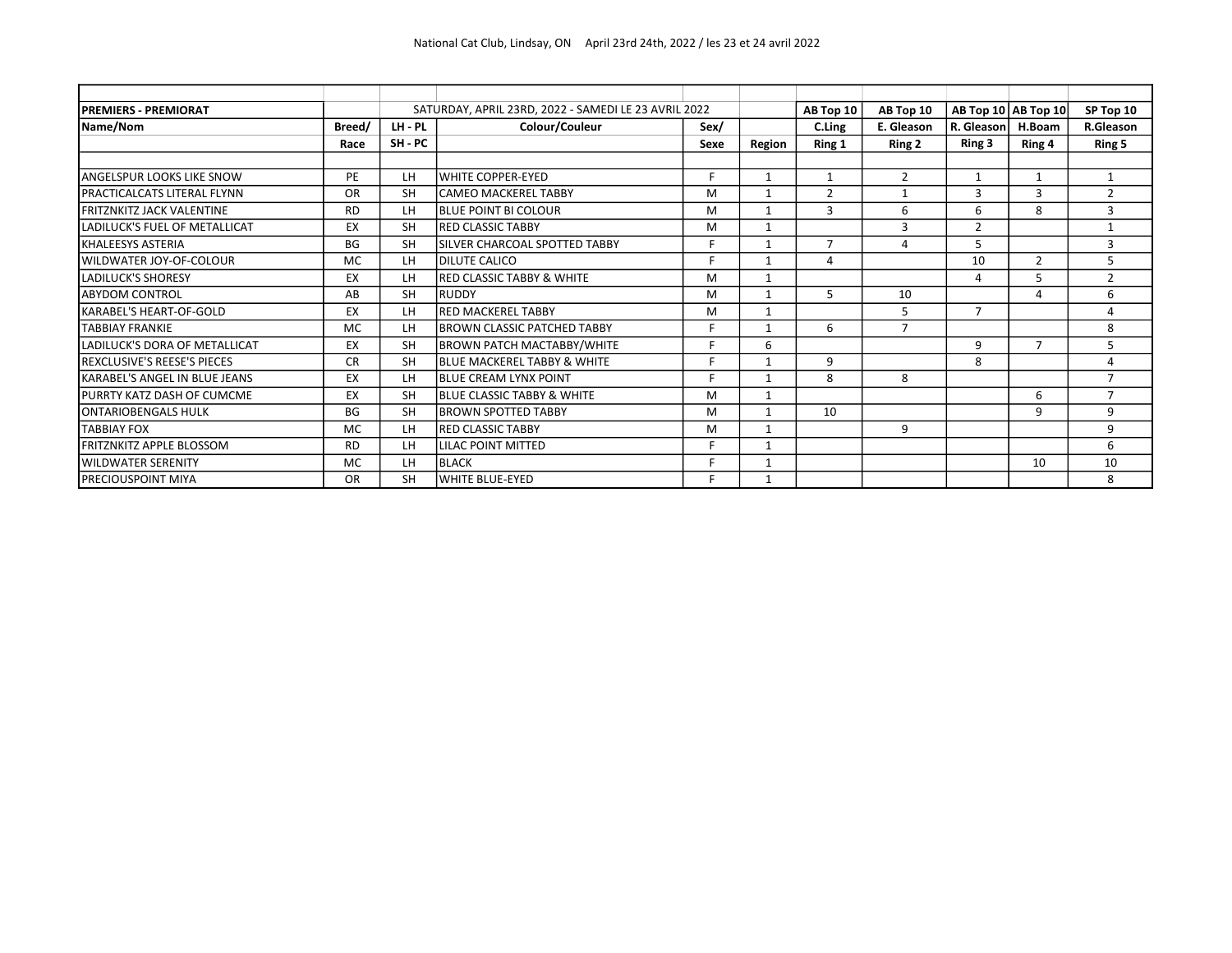| <b>KITTENS - CHATONS</b>                 |           |           | SATURDAY, APRIL 23RD, 2022 - SAMEDI LE 23 AVRIL 2022 |      |                | AB Top 10      | AB Top 10      |                           | AB Top 10   AB Top 10 | SP Top 10      |
|------------------------------------------|-----------|-----------|------------------------------------------------------|------|----------------|----------------|----------------|---------------------------|-----------------------|----------------|
| Name/Nom                                 | Breed/    | LH - PL   | Colour/Couleur                                       | Sex/ |                | C.Ling         | E. Gleason     | R. Gleason                | H.Boam                | C.Ling         |
|                                          | Race      | SH - PC   |                                                      | Sexe | Region         | Ring 1         | Ring 2         | Ring 3                    | Ring 4                | Ring 5         |
|                                          |           |           |                                                      |      |                |                |                |                           |                       |                |
| KARABEL THE SAGA BEGINS OF CATSPELL      | EX        | LН        | lFlame Pont                                          | м    |                | 1              | $\mathbf{1}$   | $\mathbf{1}$              | $\overline{2}$        | 1              |
| <b>BIG TREE CAT PERCIVAL OF RONDEELU</b> | <b>MC</b> | LН        | <b>BROWN CLASSIC TABBY</b>                           | M    |                | 10             | 3              | $\mathcal{P}$             |                       | 5              |
| <b>FLUFFYTOES LITTLE DROPS-OF-SILVER</b> | EX        | <b>SH</b> | ISILVER SPOTTED TABBY & WHITE                        | F    |                | 4              | $\overline{2}$ | 6                         | q                     | $\overline{2}$ |
| <b>STONYLAKE CLEO</b>                    | <b>BG</b> | <b>SH</b> | <b>IBROWN SPOTTED TABBY</b>                          | F    | $\overline{2}$ | 6              | $\overline{7}$ | 3                         |                       | 3              |
| <b>ICEREBRUM*ART NYKOS</b>               | <b>BG</b> | <b>SH</b> | ISILVER SPOTTED TABBY                                | м    | $\overline{2}$ | 2              | 8              | 7                         | 10                    | $\mathbf{1}$   |
| <b>CDN-MARKITTS QUINCY</b>               | AS        | <b>SH</b> | <b>RED CLASSIC TABBY</b>                             | м    | 3              |                | 5              | $\boldsymbol{\varLambda}$ | Δ                     | 9              |
| SPMAINECOONS LINCOLN                     | <b>MC</b> | LН        | <b>BLACK SMOKE</b>                                   | M    |                | 3              | 6              |                           | 8                     | $\overline{2}$ |
| REXCLUSIVE VANILLA ICE REXCEPTIONAL      | <b>CR</b> | <b>SH</b> | lwhite-GOLD EYED                                     | м    |                | 8              | 4              | 9                         |                       | 4              |
| <b>SRCOONS ARES</b>                      | <b>MC</b> | LН        | <b>IBROWN CLASSIC TABBY &amp; WHITE</b>              | M    |                |                |                | 8                         | 3                     | 6              |
| <b>WILDWATER LADY MARMALADE</b>          | <b>MC</b> | LН        | <b>TORTOISESHELL &amp; WHITE</b>                     | F    |                | 5              | 9              |                           |                       | 3              |
| <b>FAERYFIRE PAN OF PRACTICALCATS</b>    | <b>OR</b> | <b>SH</b> | ICHESTNUT SPOTTED TABBY & WHITE                      | M    |                | 9              |                |                           | 5.                    | 5              |
| NORTH CHIMES ERIKA OF NORWAYDREAMS       | <b>NO</b> | LН        | ISILVER MACKEREL PATCHED TABBY & WHITE               | F    |                | $\overline{7}$ |                | 10                        |                       | 4              |
| JUSTORIAMESE CRAZY IN LOVE               | <b>BA</b> | <b>SH</b> | İCINNAMON LYNX POINT                                 | F    |                |                | 10             | 5                         |                       | 8              |
| JUSTORIAMESE SUCK MY KISS                | <b>OR</b> | <b>SH</b> | IRED SPOTTED TABBY                                   | M    |                |                |                |                           | 6                     | $\overline{ }$ |
| LADILUCK'S HOCUS POCUS                   | EX        | <b>SH</b> | BLACK                                                | M    |                |                |                |                           |                       | 6              |
| SPMAINECOONS BELLE                       | <b>MC</b> | LН        | IBROWN MACKEREL TABBY                                | F    |                |                |                |                           |                       | $\overline{ }$ |
| <b>STARKITTY CASPER OF LADILUCK</b>      | EX        | <b>SH</b> | <b>BLUE &amp; WHITE</b>                              | м    |                |                |                |                           |                       | 10             |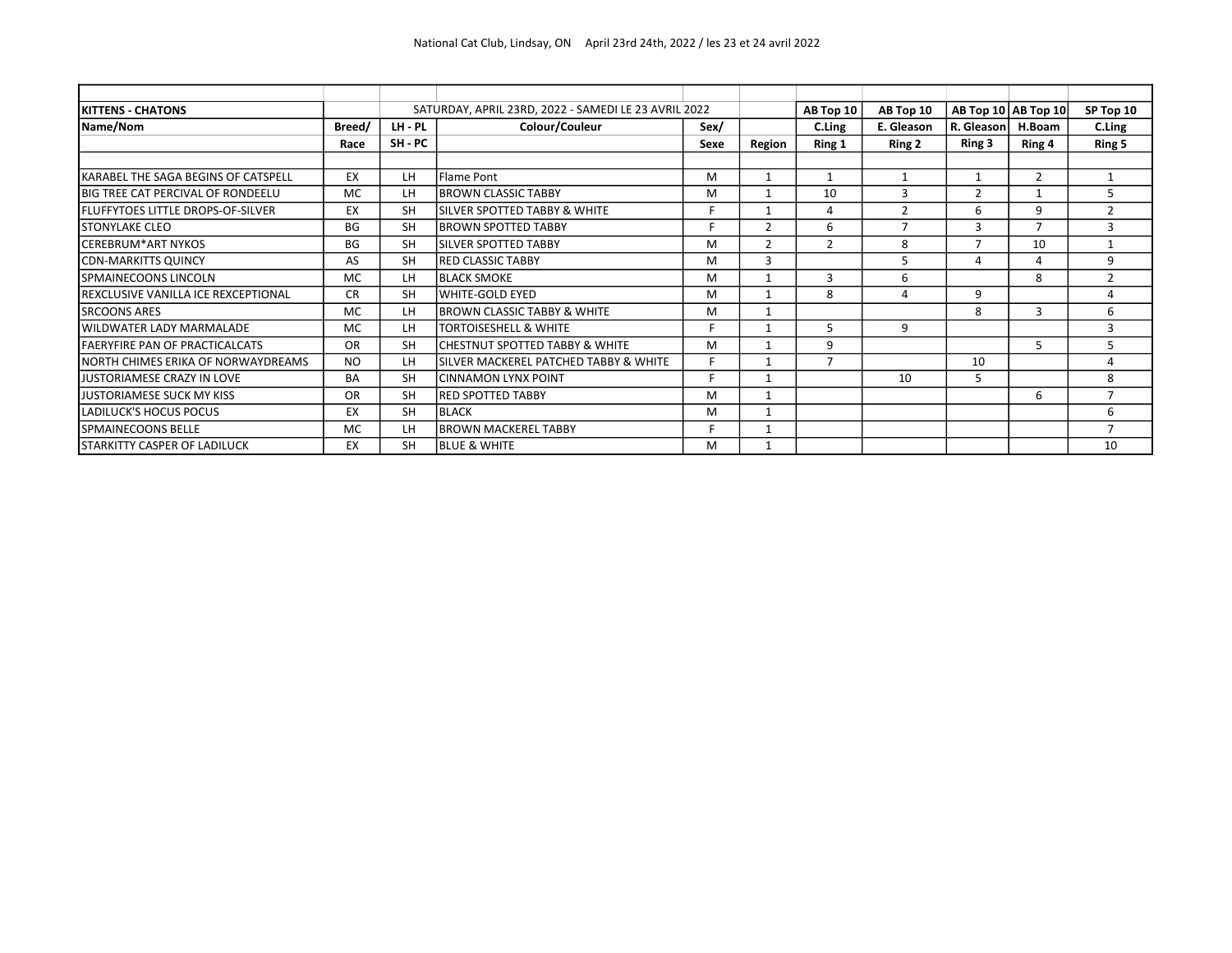| <b>HOUSEHOLD PETS - CHATS DOMESTIQUES</b> |        |           | SATURDAY, APRIL 23RD, 2022 - SAMEDI LE 23 AVRIL 2022 |      |        | AB Top 10 | AB Top 10  |              | AB Top $10$ AB Top $10$ | SP Top 10 |
|-------------------------------------------|--------|-----------|------------------------------------------------------|------|--------|-----------|------------|--------------|-------------------------|-----------|
| Name/Nom                                  | Breed/ | LH - PL   | Colour/Couleur                                       | Sex/ |        | C.Ling    | E. Gleason | R. Gleason   | H.Boam                  | H. Boam   |
|                                           | Race   | SH - PC   |                                                      | Sexe | Region | Ring 1    | Ring 2     | Ring 3       | Ring 4                  | Ring 5    |
|                                           |        |           |                                                      |      |        |           |            |              |                         |           |
| SILAS OF CARMA                            |        | <b>SH</b> | <b>ICREAM SPOTTED TABBY</b>                          | м    | э      |           |            |              |                         |           |
| <b>FULLMETAL ECHO</b>                     |        | LH        | <b>ICHOCOLATE</b>                                    | M    |        | 4         |            | h            |                         |           |
| <b>CINDER</b>                             |        | LH        | <b>IBROWN SPOTTED TABBY</b>                          |      |        |           | h          | 6            | 4                       |           |
| <b>SIRBITEYMCSHARPFEET</b>                |        | <b>SH</b> | <b>IBROWN CLASSIC TABBY</b>                          | M    |        |           | 4          |              | 6                       |           |
| <b>TJ HOOKER</b>                          |        | <b>SH</b> | <b>ISILVER MACKEREL TABBY &amp; WHITE</b>            | м    |        | q         |            |              |                         |           |
| <b>PEARL DIAMONS</b>                      |        | <b>SH</b> | <b>IBROWN SPOTTED TABBY</b>                          |      |        | 6         | q          | 8            |                         |           |
| SOOTY                                     |        | <b>SH</b> | <b>IBLUE MACKEREL TABBY</b>                          | M    |        |           | 3          |              | 8                       | h         |
| <b>TIGGER BEANS</b>                       |        | <b>SH</b> | <b>BROWN MACKEREL TABBY</b>                          | м    |        |           | 10         | 10           |                         |           |
| <b>I</b> SECRETARIATE'S HENRY             |        | <b>SH</b> | <b>IRED MACKEREL TABBY &amp; WHITE</b>               | м    |        | 10        | 8          | $\mathbf{3}$ | 9                       |           |
| DANNY BOY KUZUB                           |        | <b>SH</b> | <b>IBLACK &amp; WHITE</b>                            | м    |        | 8         |            |              |                         |           |
| PEPE LE MEW                               |        | lsh       | <b>IBLUE SILVER LYNX POINT</b>                       | м    |        |           |            | 9            | 10                      | 8         |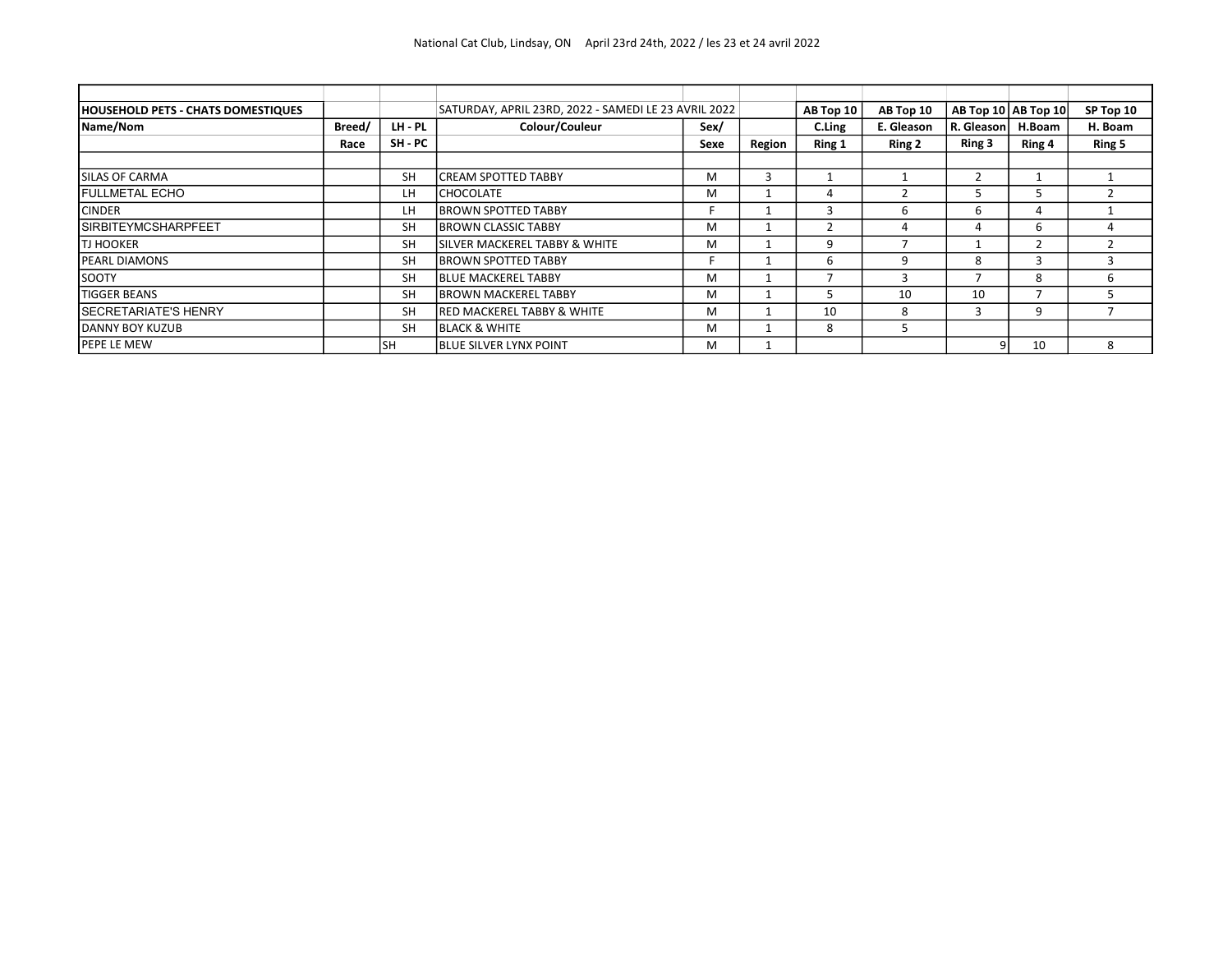| <b>CHAMPIONS - CHAMPIONNAT</b>         |           |                | SUNDAY, APRIL 24TH, 2022 - DIMANCHE LE 24 AVRIL 2022 |      |                | AB Top 10      | AB Top 10      | AB Top 10   AB Top 10 |                | SP Top 10                                                            |
|----------------------------------------|-----------|----------------|------------------------------------------------------|------|----------------|----------------|----------------|-----------------------|----------------|----------------------------------------------------------------------|
| Name/Nom                               | Breed/    | LH-PL          | Colour/Couleur                                       | Sex/ |                |                |                |                       |                | R. Boisselle   H. MacDougall   D. Moreau   K. Balmer   H. MacDougall |
|                                        | Race      | SH-PC          |                                                      | Sexe | Region         | Ring 1         | Ring 2         | Ring 3                | Ring 4         | Ring 5                                                               |
|                                        |           |                |                                                      |      |                |                |                |                       |                |                                                                      |
| AMALURRA KANO OF SEASEDGE              | <b>BO</b> | <b>SH</b>      | <b>BLACK</b>                                         | M    | 3              | $\overline{2}$ | $\overline{7}$ | 5                     | $\overline{2}$ | 5                                                                    |
| <b>FLUFFYTOES PENNIES FROM HEAVEN</b>  | EX        | LH             | <b>FLAME LYNX POINT</b>                              | M    | $\mathbf{1}$   | 3              | $\overline{2}$ |                       | 3              | $\mathbf{1}$                                                         |
| <b>KARABEL'S SWEET JANE</b>            | EX        | <b>SH</b>      | FLAME POINT                                          | F.   | $\mathbf{1}$   | $\overline{7}$ | 3              | $\mathbf{1}$          |                | $\overline{2}$                                                       |
| SHAMAL LORD OF THE FLAME               | <b>FX</b> | <b>SH</b>      | <b>FLAME LYNX POINT &amp; WHITE</b>                  | M    | $\overline{2}$ |                | 5              | 3                     |                | 3                                                                    |
| <b>AMOURICHAT LILITH</b>               | <b>OR</b> | <b>SH</b>      | <b>EBONY TICKED PATCHED TABBY &amp; WHITE</b>        | F    | $\overline{2}$ | 4              |                | $\overline{2}$        |                |                                                                      |
| AZOREZ SPIKE OF AMOURICHAT             | <b>OR</b> | <b>SH</b>      | <b>EBONY SPOTTED TABBY</b>                           | M    | $\overline{2}$ |                | 1              |                       |                | 1                                                                    |
| ZANBAIA LILIBET OF SA-SHAI             | SI        | <b>SH</b>      | <b>LILAC POINT</b>                                   | F    | $\mathbf{1}$   | $\mathbf{1}$   |                |                       | 6              |                                                                      |
| DANWEL BRIVINJE OF JI LIANG            | <b>BR</b> | <b>SH</b>      | Iblue                                                | M    | $\mathbf{1}$   | 5              |                |                       | 4              |                                                                      |
| <b>CROSSHILL CRACKENBURNE</b>          | SF        | <b>SH</b>      | CREAM MACKEREL TABBY AND WHITE                       | F    | 1              |                |                | 4                     | $\overline{7}$ | $\overline{7}$                                                       |
| PAPRIKA NEVSKIY MODERN                 | PS        | LH             | lseal smoke point & white                            | F.   | $\mathbf{1}$   |                | 4              |                       |                | $\overline{2}$                                                       |
| KALINS # REACH FOR THE STARS           | AS        | <b>SH</b>      | BROWN CLASSIC TABBY                                  | M    | 1              |                |                | 10                    | $\mathbf{1}$   | 10                                                                   |
| <b>SRCOONS ROMAN STAR</b>              | <b>MC</b> | LH             | <b>BROWN MACKEREL TABBY/WHITE</b>                    | M    | $\mathbf{1}$   |                | 8              | 9                     |                | 3                                                                    |
| REXCLUSIVE'S BEAUMONT OF WAVE DANCER   | <b>CR</b> | <b>SH</b>      | lwhite GOLD-EYED                                     | M    | $\mathbf{1}$   |                | 6              |                       |                | 4                                                                    |
| RAGALAXY'S REYKJAVIK OF FRITZNKITZ     | <b>RD</b> | LH             | <b>BLUE POINT BICOLOUR</b>                           | M    | $\mathbf{1}$   |                |                | 6                     | 10             | $\overline{7}$                                                       |
| <b>BRUCE SKAZOCHNAJA STRANA</b>        | SB        | LH             | SILVER MACKEREL TABBY                                | M    | $\mathbf{1}$   | 6              |                |                       | 9              |                                                                      |
| DARK ANGEL'S HONEY BEE                 | <b>HN</b> | LH             | lchocolate calico                                    | c    | $\overline{2}$ |                |                | 8                     |                | 5                                                                    |
| <b>REXCLUSIVE'S FROSTY THE SHOWMAN</b> | <b>CR</b> | <b>SH</b>      | lwhite GOLD-EYED                                     | M    | $\mathbf{1}$   |                |                |                       | 5              |                                                                      |
| <b>FRITZNKITZ SUGARPLUM</b>            | <b>RD</b> | LH             | <b>LILAC POINT</b>                                   | F    | $\mathbf{1}$   |                | 9              |                       |                | 4                                                                    |
| <b>ABYDOM CHAOS</b>                    | AB        | <b>SH</b>      | Iruddy                                               | M    | $\mathbf{1}$   |                |                | $\overline{7}$        |                | 8                                                                    |
| VISCOUNT DE MARTYN JASNO SOLNYSHKO     | <b>RB</b> | <b>SH</b>      | Iblue                                                | M    | $\mathbf{1}$   |                | 10             |                       |                | 6                                                                    |
| <b>DRAGONHILL STEEL MAGNOLIA</b>       | AS        | <b>SH</b>      | ISILVER CLASSIC TABBY                                | E    | $\mathbf{1}$   |                |                |                       | 8              |                                                                      |
| SIMPLY BURMESE GOOD GOLLY MS MOLLY     | <b>BU</b> | <b>SH</b>      | Iplatinum                                            | F.   | $\overline{1}$ | 9              |                |                       |                | 9                                                                    |
| YOUNGLORIA JASNO SOLNYSHKO             | <b>RB</b> | <b>SH</b>      | Iblue                                                | F    | $\mathbf{1}$   | 8              |                |                       |                |                                                                      |
| <b>WILDWATER FANTASIA</b>              | <b>MC</b> | LH             | BROWN CLASSIC PATCHED TABBY                          | F.   | $\mathbf{1}$   |                |                |                       |                | 6                                                                    |
| SHAMAL MARBLELICIOUS                   | EX        | LH <sub></sub> | BROWN CLASSIC TABBY                                  | F    | $\overline{2}$ |                |                |                       |                | 8                                                                    |
| CHOC-O-VAN WINTER NIGHT                | <b>HN</b> | LH             | CHOCOLATE SMOKE/WTE, ODD-EYED                        | M    | $\overline{2}$ |                |                |                       |                | 9                                                                    |
| HAIRLESS CAT CO MYSTIQUE               | <b>SX</b> | <b>SH</b>      | IBLACK                                               | F    | $\mathbf{1}$   | 10             |                |                       |                |                                                                      |
| <b>TABBIAY SKIZZY</b>                  | <b>MC</b> | LH             | BLACK                                                | E    | $\mathbf{1}$   |                |                |                       |                | 10                                                                   |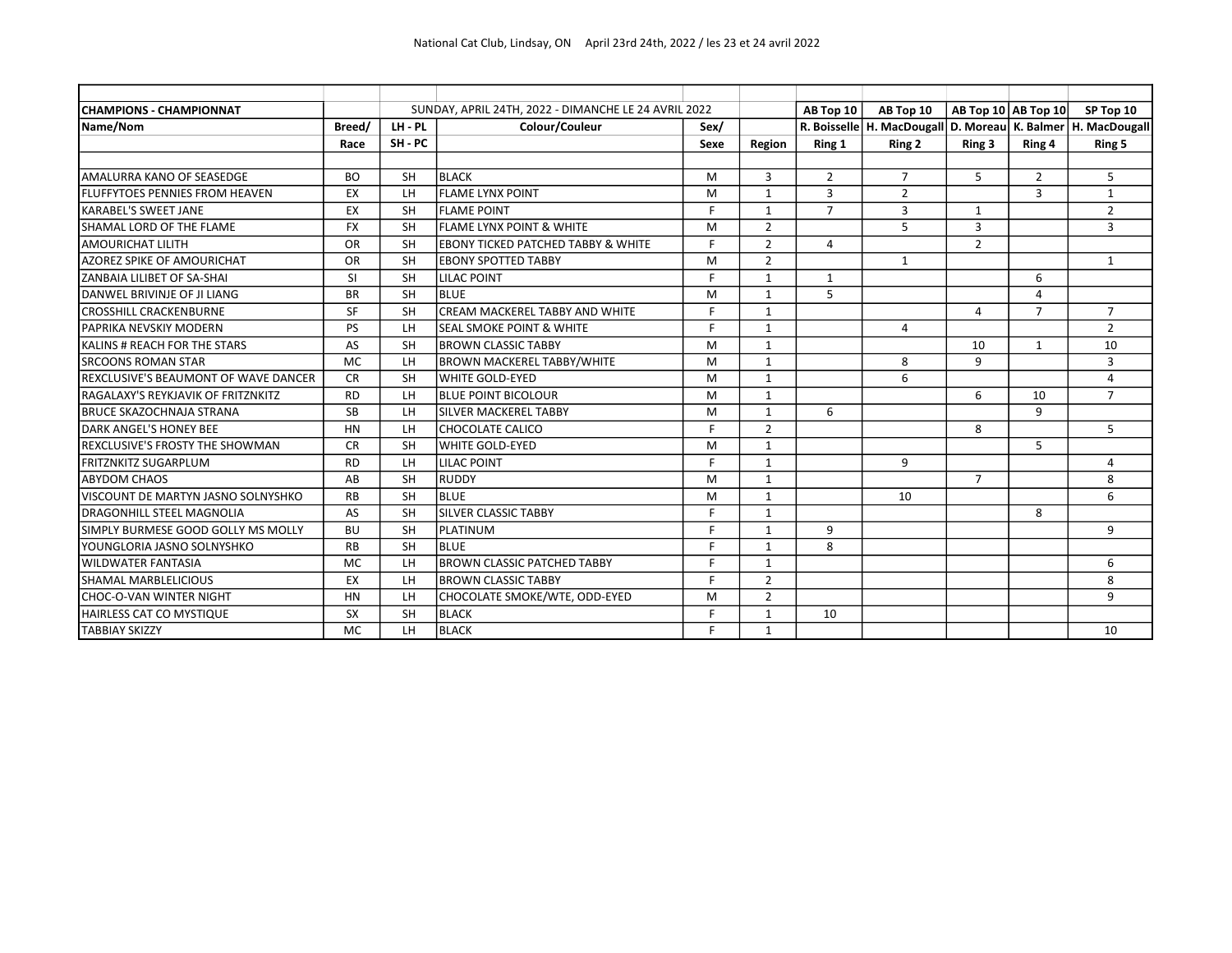| <b>PREMIERS - PREMIORAT</b>         |           |           | SUNDAY, APRIL 24TH, 2022 - DIMANCHE LE 24 AVRIL 2022 |      |              | AB Top 10      | AB Top 10                                            |                | AB Top $10$ AB Top $10$ | SP Top 10      |
|-------------------------------------|-----------|-----------|------------------------------------------------------|------|--------------|----------------|------------------------------------------------------|----------------|-------------------------|----------------|
| Name/Nom                            | Breed/    | LH-PL     | Colour/Couleur                                       | Sex/ |              |                | R. Boisselle   H. MacDougall   D. Moreau   K. Balmer |                |                         | D. Moreau      |
|                                     | Race      | SH-PC     |                                                      | Sexe | Region       | Ring 1         | Ring 2                                               | Ring 3         | Ring 4                  | Ring 5         |
|                                     |           |           |                                                      |      |              |                |                                                      |                |                         |                |
| ANGELSPUR LOOKS LIKE SNOW           | PE        | LH        | lwhite copper-eyed                                   | F.   | $\mathbf{1}$ | 6              | $\mathbf{1}$                                         | $\mathbf{1}$   | 5                       | 1              |
| PURRTY KATZ DASH OF CUMCME          | EX        | <b>SH</b> | <b>IBLUE CLASSIC TABBY &amp; WHITE</b>               | M    | $\mathbf{1}$ | $\overline{2}$ | $\overline{2}$                                       | 5              | 4                       | 4              |
| KHALEESYS ASTERIA                   | <b>BG</b> | <b>SH</b> | SILVER CHARCOAL SPOTTED TABBY                        | F    | 1            | 3              | 10                                                   | 3              | $\overline{7}$          | $\overline{2}$ |
| <b>ABYDOM CONTROL</b>               | AB        | <b>SH</b> | RUDDY                                                | M    | 1            |                | 3                                                    | 4              |                         | 3              |
| KARABEL'S ANGEL IN BLUE JEANS       | EX        | LH.       | BLUE CREAM LYNX POINT                                | F    | 1            | 5              |                                                      |                | 3                       | 5              |
| <b>FRITZNKITZ JACK VALENTINE</b>    | <b>RD</b> | LH        | <b>BLUE POINT BI COLOUR</b>                          | M    | $\mathbf{1}$ |                |                                                      | $\overline{7}$ | $\mathcal{D}$           | 3              |
| WILDWATER JOY-OF-COLOUR             | <b>MC</b> | LH.       | <b>DILUTE CALICO</b>                                 | F    | 1            |                | 8                                                    | 6              | 9                       | $\overline{2}$ |
| LADILUCK'S PRINCE OF SUMMERTIME     | EX        | <b>SH</b> | IBLACK                                               | M    | $\mathbf{1}$ |                |                                                      | 2              |                         | $\mathbf{1}$   |
| <b>PRACTICALCATS LITERAL FLYNN</b>  | OR        | <b>SH</b> | lcameo mackerel Tabby                                | M    | 1            | 4              | 6                                                    |                |                         | $\overline{7}$ |
| KARABEL'S HEART-OF-GOLD             | EX        | LH.       | IRED MACKEREL TABBY                                  | M    | $\mathbf{1}$ | 9              | 4                                                    | 10             |                         | 4              |
| SHAMAL EDDIE VANHALEN OF SUMMERTIME | <b>FX</b> | LH.       | Iblue                                                | M    | $\mathbf{1}$ | $\overline{7}$ | 5                                                    |                | 10                      | 6              |
| <b>LADILUCK'S SHORESY</b>           | EX        | LH.       | RED CLASSIC TABBY & WHITE                            | M    | $\mathbf{1}$ | $\mathbf{1}$   |                                                      |                |                         | $\overline{7}$ |
| <b>REXCLUSIVE'S REESE'S PIECES</b>  | <b>CR</b> | <b>SH</b> | IBLUE MACKEREL TABBY & WHITE                         | F    | 1            | 8              | $\overline{7}$                                       | 9              |                         | 6              |
| LADILUCK'S DORA OF METALLICAT       | EX        | <b>SH</b> | <b>BROWN PATCH MACTABBY/WHITE</b>                    | F    | 6            |                |                                                      |                | $\mathbf{1}$            | 9              |
| <b>FRITZNKITZ APPLE BLOSSOM</b>     | <b>RD</b> | LH.       | LILAC POINT MITTED                                   | E.   | $\mathbf{1}$ |                | 9                                                    |                | 6                       |                |
| LADILUCK'S FUEL OF METALLICAT       | EX        | <b>SH</b> | <b>IRED CLASSIC TABBY</b>                            | M    | $\mathbf{1}$ |                |                                                      | 8              |                         | 5              |
| <b>PRECIOUSPOINT MIYA</b>           | OR        | <b>SH</b> | WHITE BLUE-EYED                                      | Е    | 1            | 10             |                                                      |                | 8                       |                |
| <b>WILDWATER SERENITY</b>           | <b>MC</b> | LH.       | IBLACK                                               | F    | 1            |                |                                                      |                |                         | 8              |
| SUMMERTIME GLORIA GAYNOR            | EX        | <b>SH</b> | ISILVER PATCHED SPOTTED TABBY AND WHITE              | F    | 1            |                |                                                      |                |                         | 8              |
| <b>TABBIAY FOX</b>                  | <b>MC</b> | LH.       | <b>IRED CLASSIC TABBY</b>                            | M    | $\mathbf{1}$ |                |                                                      |                |                         | 9              |
| <b>TABBIAY FRANKIE</b>              | <b>MC</b> | LH.       | BROWN CLASSIC PATCHED TABBY                          | Е    | 1            |                |                                                      |                |                         | 10             |
| <b>ONTARIOBENGALS HULK</b>          | <b>BG</b> | <b>SH</b> | BROWN SPOTTED TABBY                                  | M    | $\mathbf{1}$ |                |                                                      |                |                         | 10             |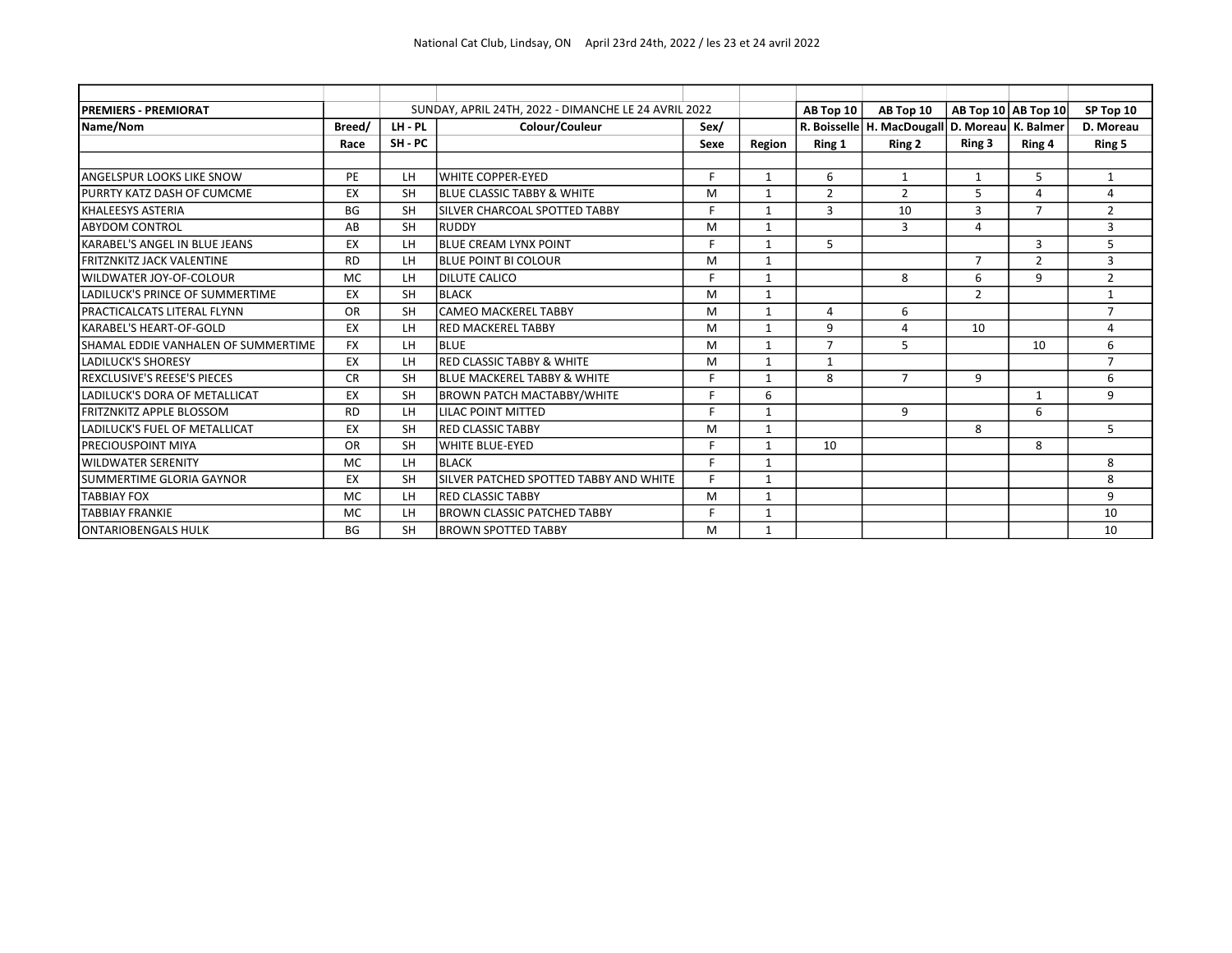| <b>IKITTENS - CHATONS</b>                  |           |           | SUNDAY, APRIL 24TH, 2022 - DIMANCHE LE 24 AVRIL 2022 | AB Top 10 | AB Top 10      |                | AB Top 10   AB Top 10                                | SP Top 10      |        |                |
|--------------------------------------------|-----------|-----------|------------------------------------------------------|-----------|----------------|----------------|------------------------------------------------------|----------------|--------|----------------|
| Name/Nom                                   | Breed/    | LH - PL   | Colour/Couleur                                       | Sex/      |                |                | R. Boisselle   H. MacDougall   D. Moreau   K. Balmer |                |        | R. Boisselle   |
|                                            | Race      | SH - PC   |                                                      | Sexe      | Region         | Ring 1         | Ring 2                                               | Ring 3         | Ring 4 | Ring 5         |
|                                            |           |           |                                                      |           |                |                |                                                      |                |        |                |
| KARABEL THE SAGA BEGINS OF CATSPELL        | EX        | LН        | lFlame Pont                                          | м         | 1              | $\mathbf{1}$   | $\mathbf{1}$                                         | $\mathbf{1}$   |        | 1              |
| <b>FLUFFYTOES LITTLE DROPS-OF-SILVER</b>   | EX        | <b>SH</b> | SILVER SPOTTED TABBY & WHITE                         | F         |                | 3              | 3                                                    | 7              |        | $\mathbf{1}$   |
| <b>STONYLAKE CLEO</b>                      | BG        | <b>SH</b> | <b>BROWN SPOTTED TABBY</b>                           | E         | $\overline{2}$ | 5              | 5                                                    | $\Delta$       |        | $\overline{3}$ |
| <b>CDN-MARKITTS QUINCY</b>                 | AS        | <b>SH</b> | <b>IRED CLASSIC TABBY</b>                            | M         | 3              | 9              | 4                                                    | $\overline{2}$ | 3      | 6              |
| <b>ICEREBRUM*ART NYKOS</b>                 | BG        | <b>SH</b> | ISILVER SPOTTED TABBY                                | м         | $\overline{2}$ | 4              | 9                                                    | 5              |        | 2              |
| <b>SRCOONS ARES</b>                        | <b>MC</b> | LH        | <b>BROWN CLASSIC TABBY &amp; WHITE</b>               | м         |                |                | $\overline{2}$                                       | 3              |        | 4              |
| <b>REXCLUSIVE VANILLA ICE REXCEPTIONAL</b> | <b>CR</b> | <b>SH</b> | lwhite-GOLD EYED                                     | M         |                | 10             | 6                                                    | 8              | 5      | $\overline{7}$ |
| <b>BIG TREE CAT PERCIVAL OF RONDEELU</b>   | <b>MC</b> | LH        | <b>BROWN CLASSIC TABBY</b>                           | M         |                | $\overline{2}$ | 10                                                   | 10             |        | 2              |
| <b>FAERYFIRE PAN OF PRACTICALCATS</b>      | <b>OR</b> | <b>SH</b> | ICHESTNUT SPOTTED TABBY & WHITE                      | м         |                | $\overline{7}$ |                                                      | 6              | 10     | 4              |
| WILDWATER LADY MARMALADE                   | <b>MC</b> | LH.       | <b>TORTOISESHELL &amp; WHITE</b>                     | E         |                |                | $\overline{7}$                                       | 9              | 8      | $\overline{ }$ |
| NORTH CHIMES ERIKA OF NORWAYDREAMS         | <b>NO</b> | LH        | SILVER MACKEREL PATCHED TABBY & WHITE                | E         |                | 6              |                                                      |                |        | 3              |
| <b>SPMAINECOONS LINCOLN</b>                | <b>MC</b> | LH.       | <b>BLACK SMOKE</b>                                   | M         | $\mathbf{1}$   |                |                                                      |                | 6      | 6              |
| <b>JUSTORIAMESE SUCK MY KISS</b>           | <b>OR</b> | <b>SH</b> | <b>IRED SPOTTED TABBY</b>                            | M         |                | 8              |                                                      |                |        | 5              |
| <b>REXCLUSIVE'S A-DORA-BULL</b>            | <b>CR</b> | <b>SH</b> | lseal Lynx POINT                                     | E         |                |                | 8                                                    |                |        | 10             |
| JUSTORIAMESE CRAZY IN LOVE                 | <b>BA</b> | <b>SH</b> | İCINNAMON LYNX POINT                                 | E         | 1              |                |                                                      |                | 9      | 8              |
| <b>SPMAINECOONS BELLE</b>                  | <b>MC</b> | LН        | <b>BROWN MACKEREL TABBY</b>                          | F         |                |                |                                                      |                |        | 5              |
| <b>REXCLUSIVE PLZ DON'T EAT THE DAYZS</b>  | <b>CR</b> | <b>SH</b> | lwhite-gold eyed                                     | F         |                |                |                                                      |                |        | 9              |